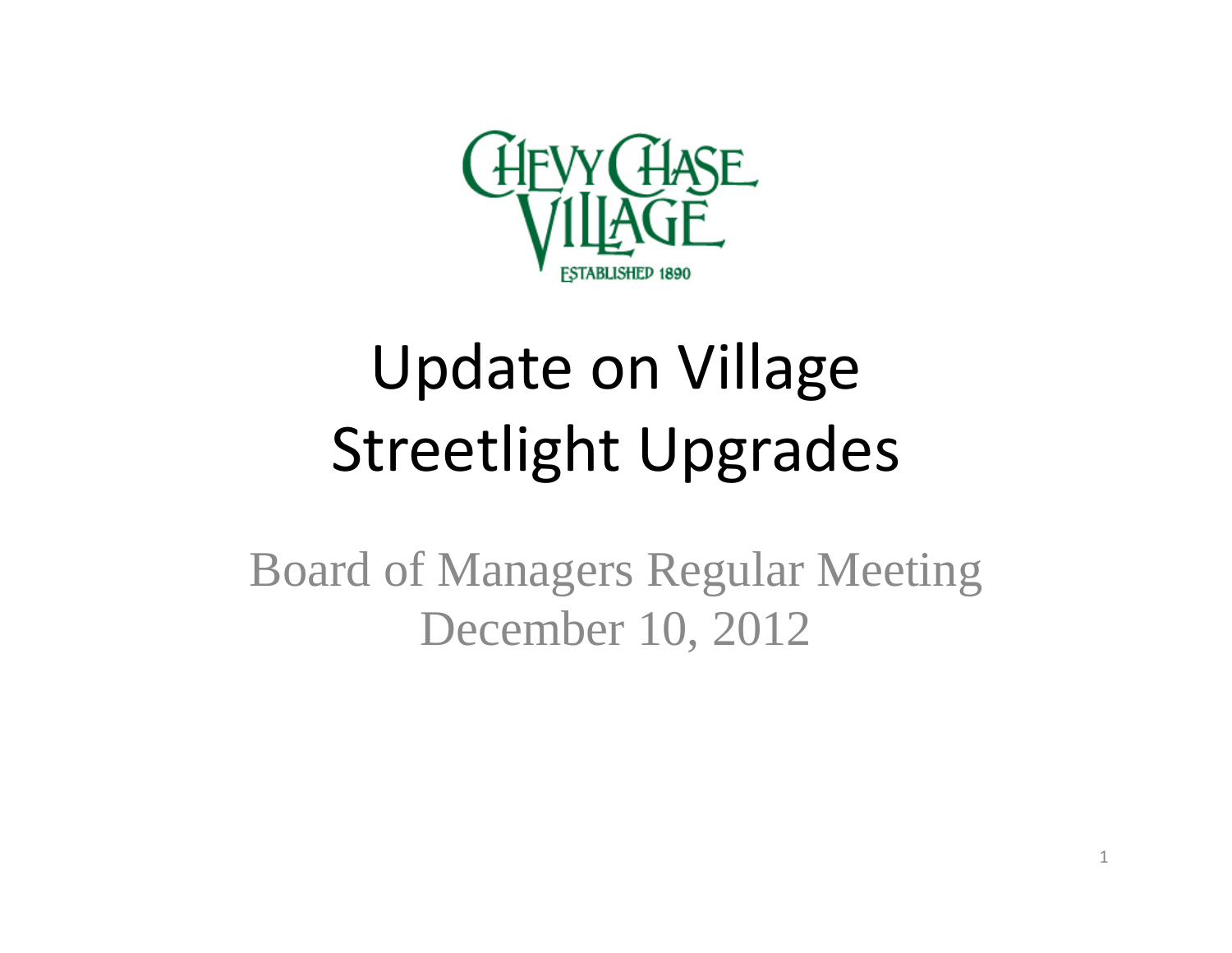- Background and Timeline of Board/Committee Actions
- Survey Results
- Existing Dark Spots
- Status Update on PEPCO LED Streetlights
- Sample Pictures of LED Streetlights
- Options for Board to Consideration
- Current and Estimated Maintenance Costs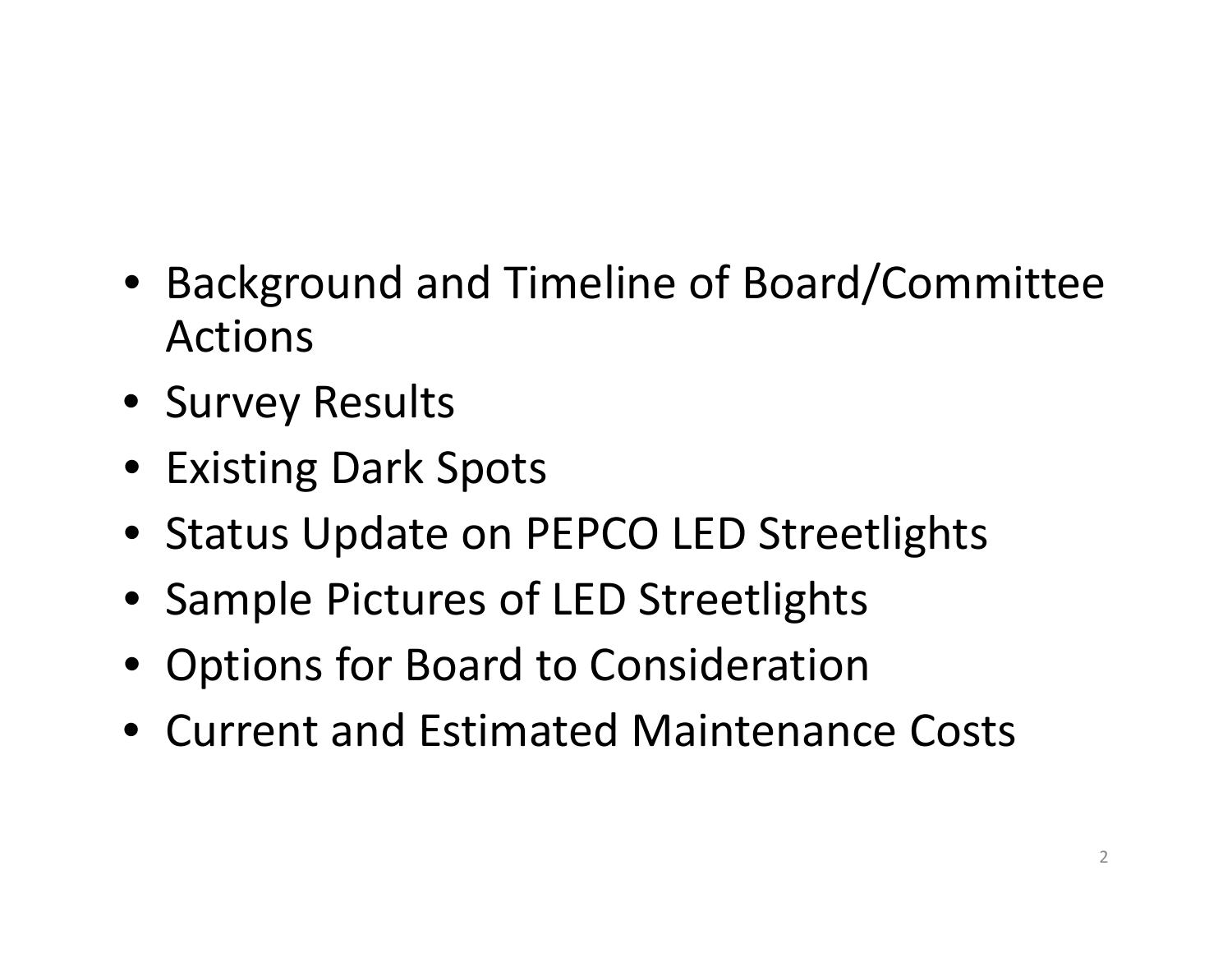# Background and Timeline of Board/Committee Actions

- $\bullet$  Over the course of three (3) years, the Village Board, Public Works Committee and staff have been working to improve street lighting along Village rights‐of‐way. There have been numerous updates provided to the community and opportunities for public comment including:
	- Six (6) Public Works Committee (PWC) meetings.
	- Five (5) meetings of the Board of Mangers where the PWC, staff made presentations to the Board on the status of improving Village street lighting.
	- Seven (7) articles included in the *Crier* updating Village residents and requesting comments on dark spots.
	- Four (4) Surveys of Village streetlights and dark spot locations by the Village Police Department and a photometric survey firm.
- $\bullet$ • The Village's tree contractor has also recently cleared tree branches away from existing streetlights in an effort to increase light dispersion.
- $\bullet$  Only fifteen (15) resident comments have been received reporting dark spots as <sup>a</sup> direct result of the above efforts.
- $\bullet$  The Village currently has <sup>a</sup> total of 287 streetlights installed on PEPCO power poles using high pressure sodium (HPS) bulbs. 3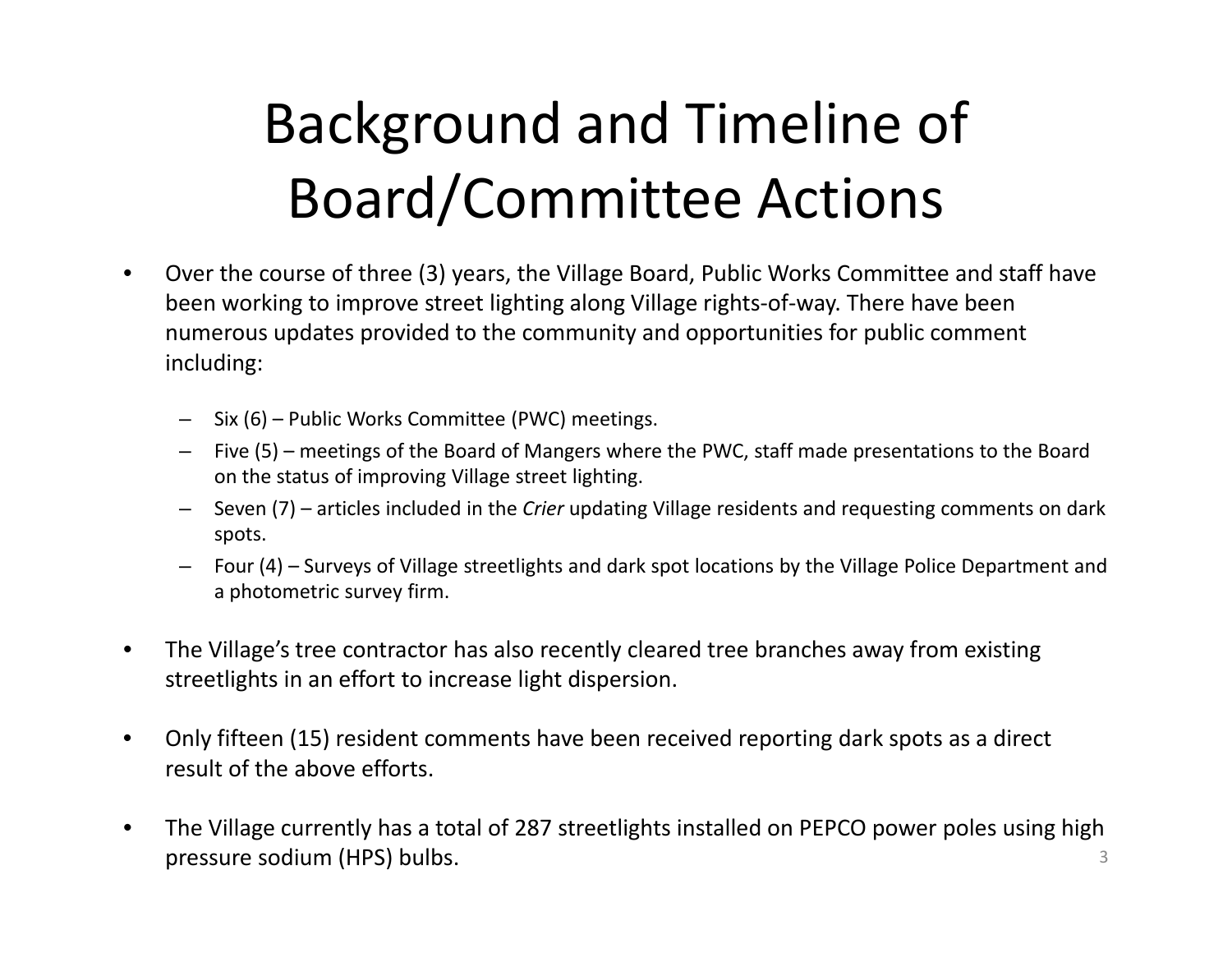# Survey Results

- As a result of the four (4) streetlight surveys conducted, three (3) common issues were observed:
	- Overall spacing between lights it too great;
	- – $-$  Light output/color of many lights is lower than acceptable; and
	- – Adequate light dispersion can be affected by the Village's and private tree canopy.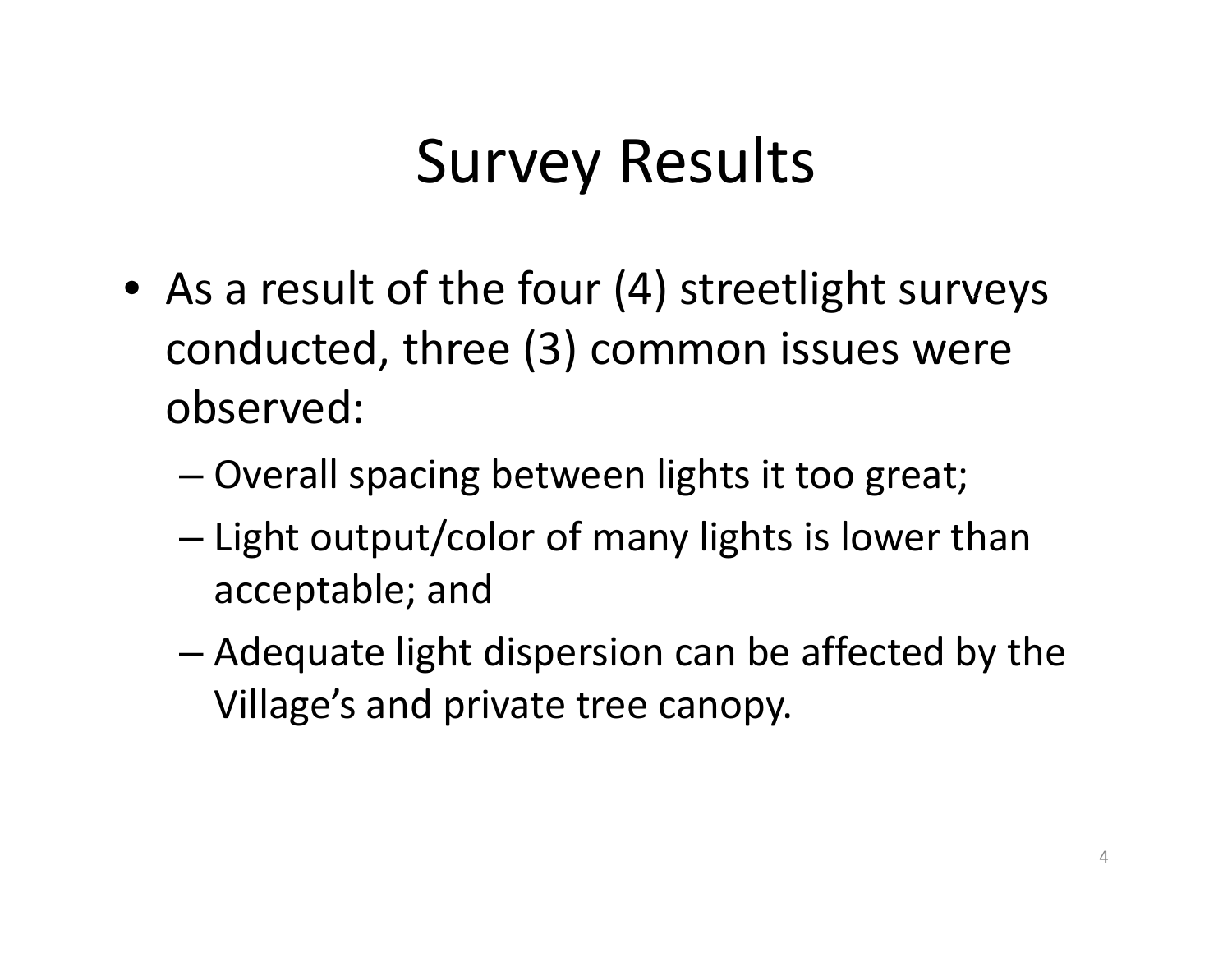# Existing Dark Spots

•**•** A total of ten (10) additional dark spot locations remain based on the surveys. The locations and recommended fixes are as follows:

#### **New Lights on Existing Poles:**

- In front of 6 Quincy Street
- Between 10 and 24 Quincy Street

#### **New Lights on New Poles:**

- Between 127 and 129 Grafton Street
- Between 4111 and 4113 Oliver Street
- East Melrose Street between 16 East Melrose Street and Brookville Road

#### **Increase Streetlight Wattage:**

- Primrose Street between 28 Primrose Street and Brookville Road
- Intersection of Nevada Avenue and East Melrose Street
- Intersection of East Lenox Street and Brookville Road

#### **Reconfigure an existing streetlight s' arm or location:**

- East Kirke Street between Connecticut Avenue and Brookville Road: *2 lights need to be re‐oriented.* Consideration has been made to adding an additional streetlight in this location; however, due to technical issues such as not having an empty power pole available, this is not feasible.
- •• In addition to the above locations, it has recently been brought to the Village office's attention that the south side of West Lenox Street (north side of the Village Hall/Post office) is very dark. The Village staff is assessing other options for illuminating this area <sup>a</sup> part of the lighting plan for the rest of the Village Hall and will provide <sup>a</sup> subsequent report to the Board on this matter.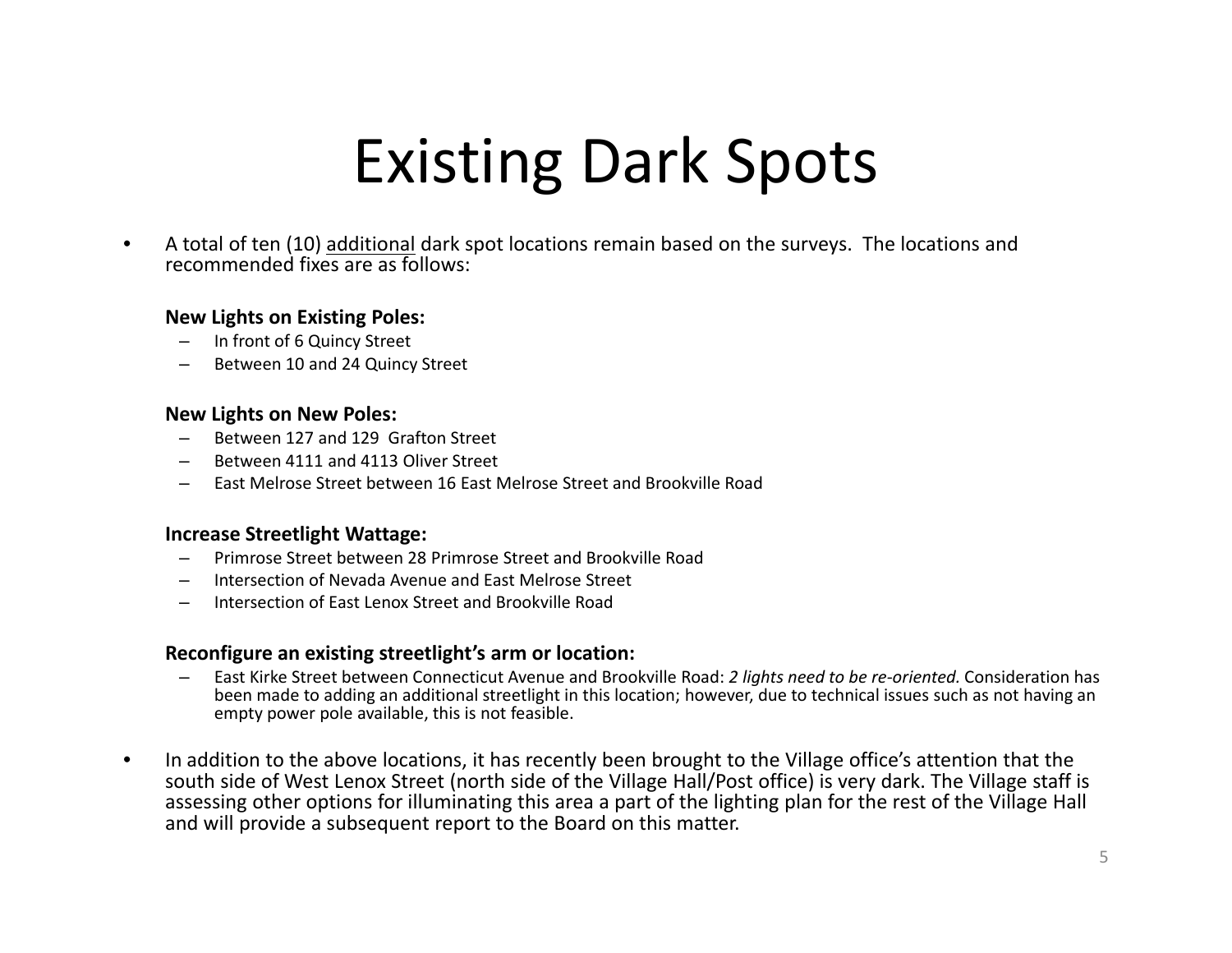#### Map of Existing Dark Spots

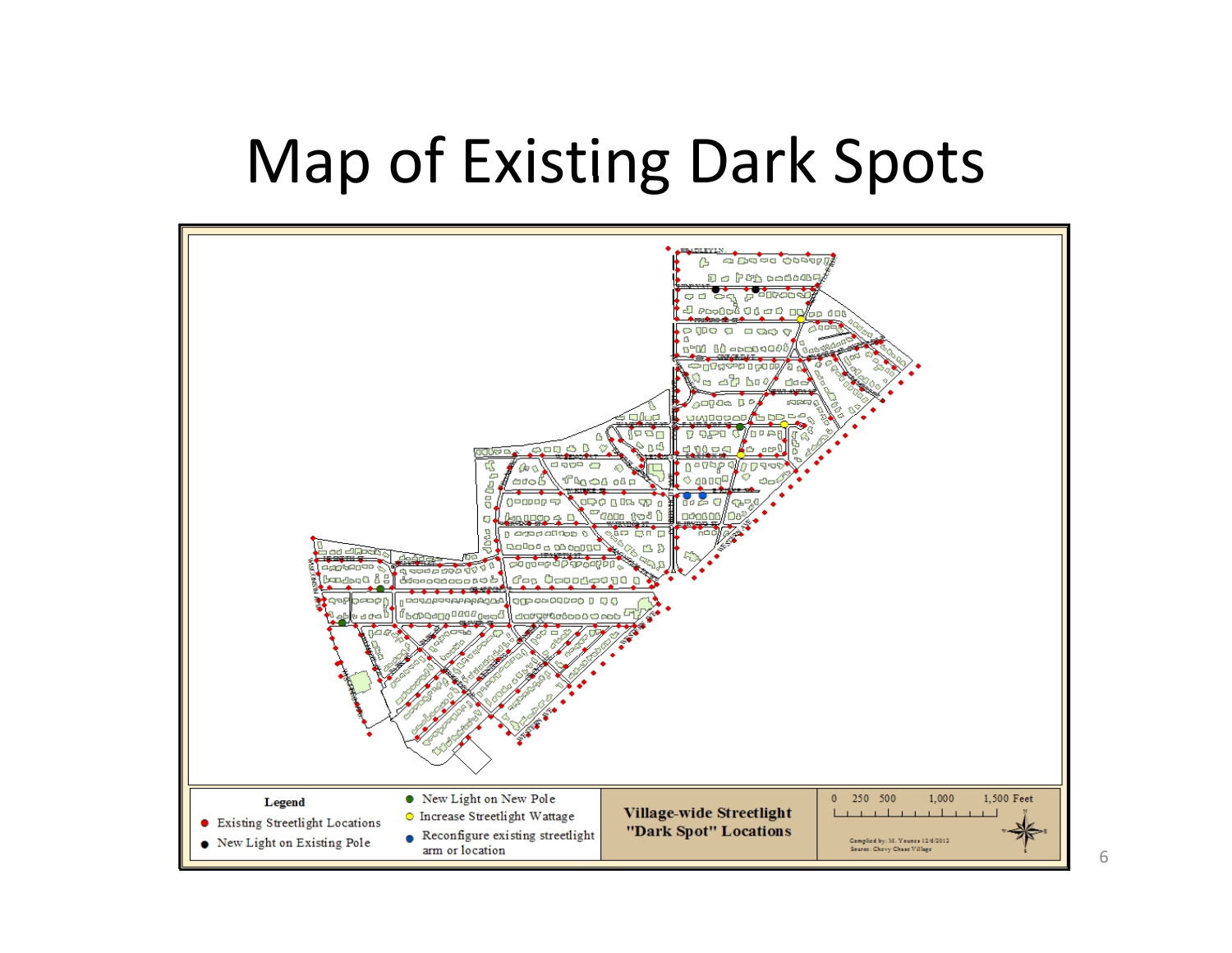## Status Update on PEPCO LED Streetlights

- Since March 2010, PEPCO has been exploring the possibility of using light‐emitting diode (LED) technology for street lighting.
- $\bullet~$  LED lights are far more energy efficient than other types of lighting and provide true white light.
- LED lights differ from traditional lights in that the latter is naturally refractive because the light emitted from the filament disperses in all directions.
- Light from LEDs is directional because the light comes from <sup>a</sup> direct light source called <sup>a</sup> diode and must be manually reflected and then refracted.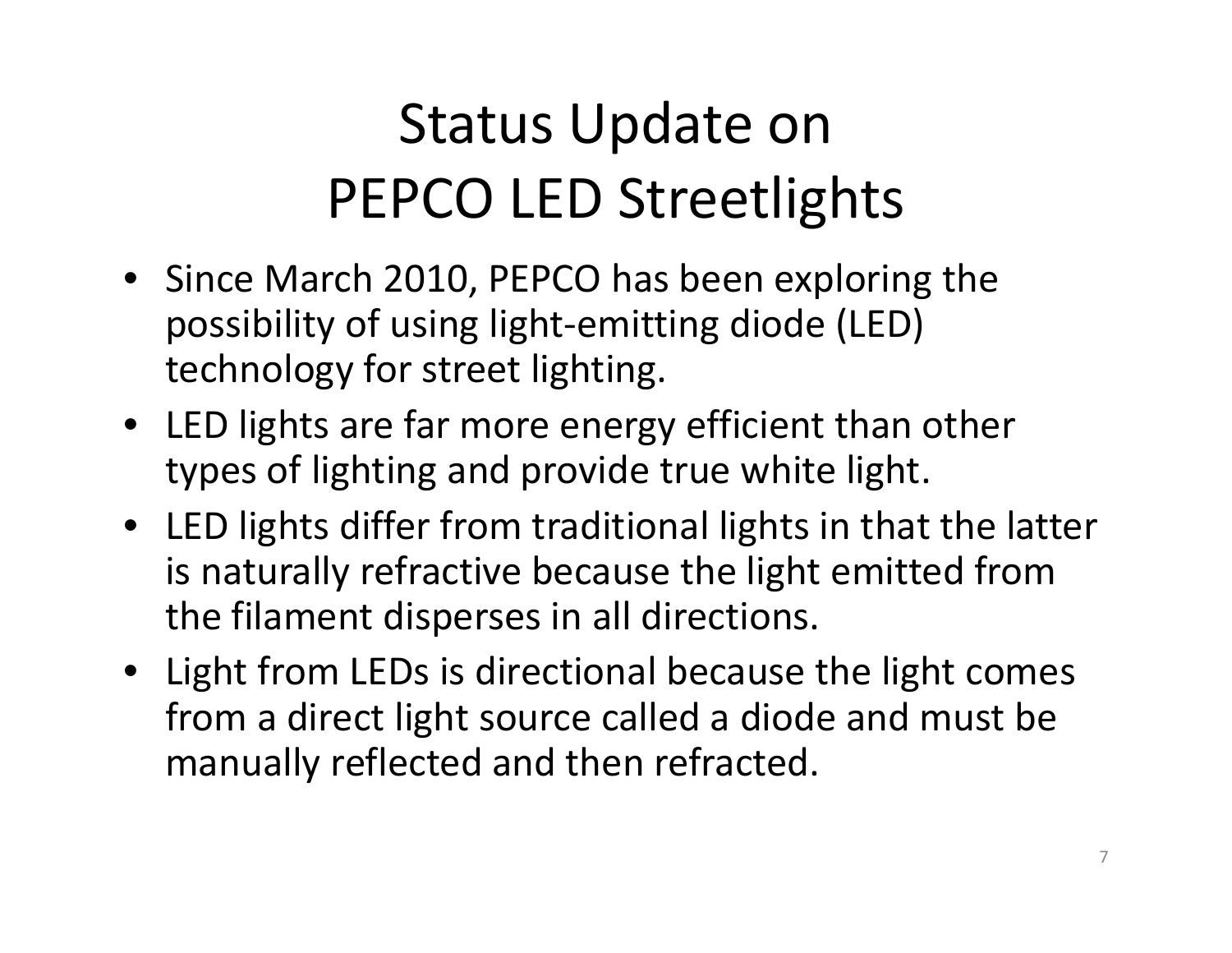## Status Update on PEPCO LED Streetlights

- In order to study the effectiveness, reliability, light dispersion, and aesthetics of LED street lighting, PEPCO had set up pilot programs. One of the pilot areas was in the Town of Somerset along Dorset Avenue (between Little Falls Parkway and Surrey Street).
- $\bullet$  Early study reliability and maintenance concerns have been addressed by the industry.
- All of the concerns centered around how repairs would be made if individual diodes stopped working. In early models of the lights, the actual LED components were sealed in the fixture and there was no way to replace individual diodes without taking the entire fixture apart.
- $\bullet$  Now, fixtures allow for individual diodes to be replaced by simply removing the refractive glass shield and replacing the diodes like you would a traditional light bulb.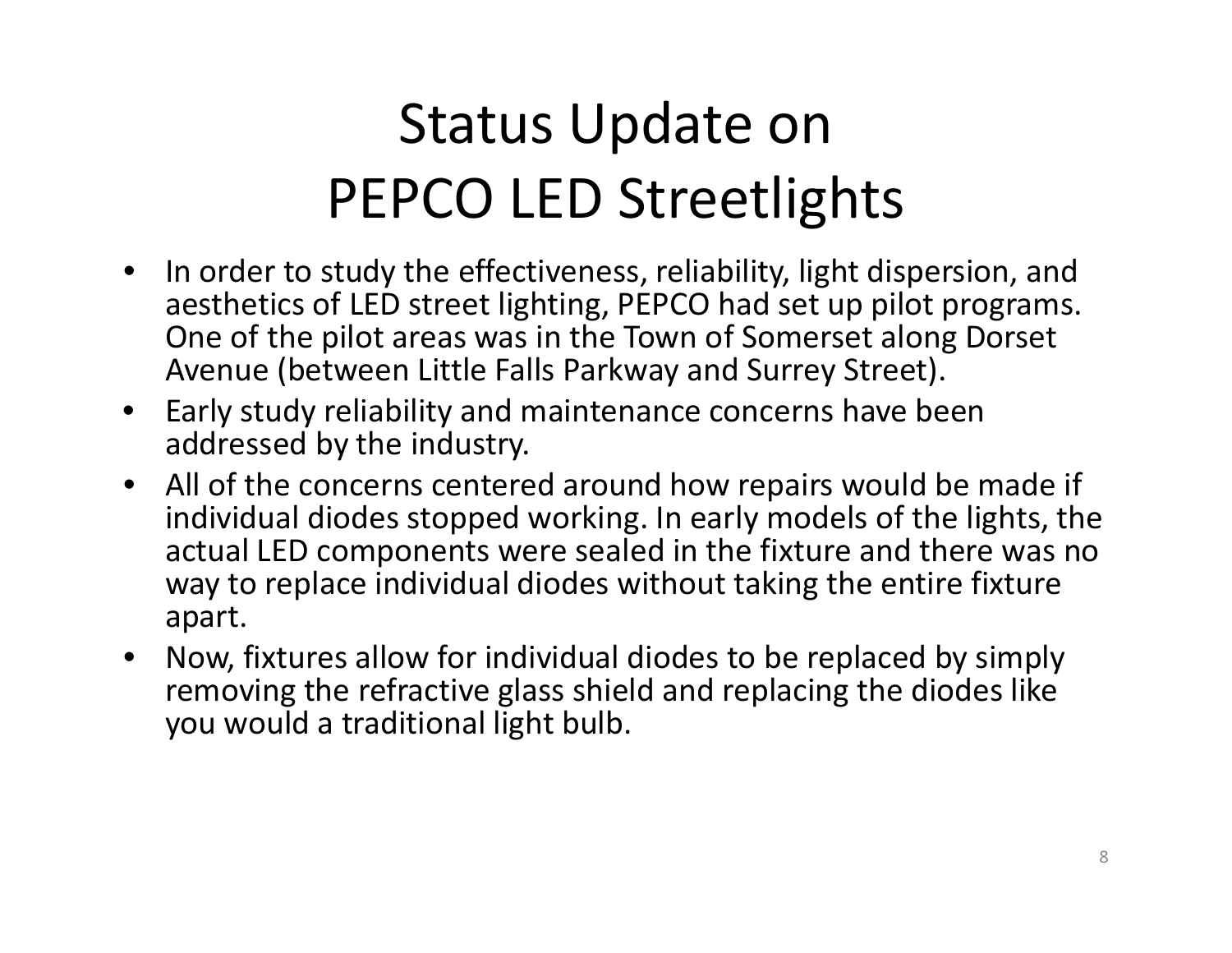## Status Update on PEPCO LED Streetlights

- Just recently the Maryland Public Service Commission has granted PEPCO a tariff for the use of LED streetlights at the request of a petition filed by Montgomery County and the City of Gaithersburg.
- The tariff allows PEPCO to offer LED street lighting to its rate payers.
- Now that a LED streetlight tariff, PEPCO is in the process of reviewing manufacturer pricing for the different types of LED fixtures that would be offered by PEPCO.
- PEPCO antici pates selectin g manufacturers b y the end of calendar year 2012.
- PEPCO should finalize fixture pricing and be able to take orders by the end of the first quarter of 2013 (April 2013).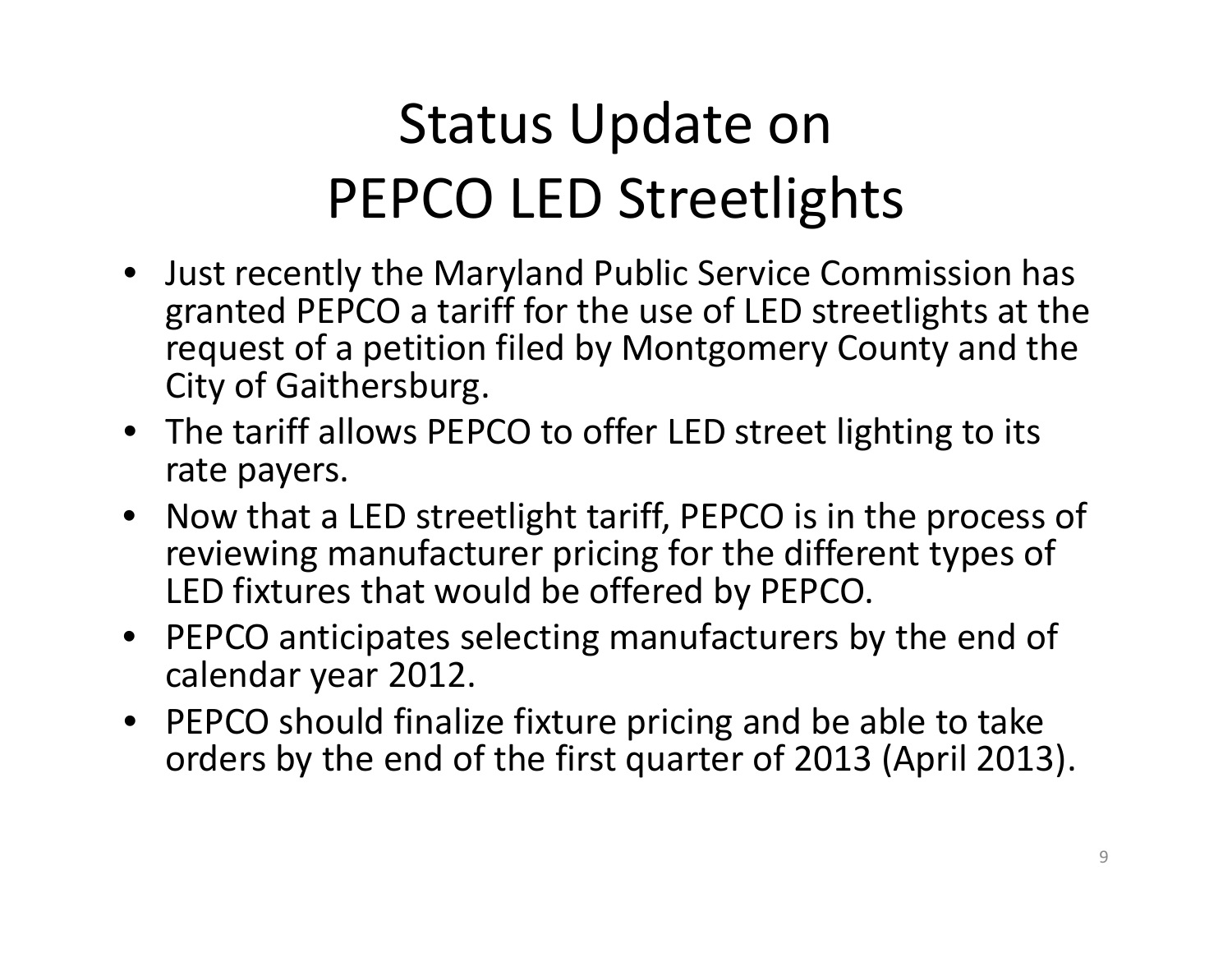# Pictures of LED Streetlights



Traditional Cobra Heads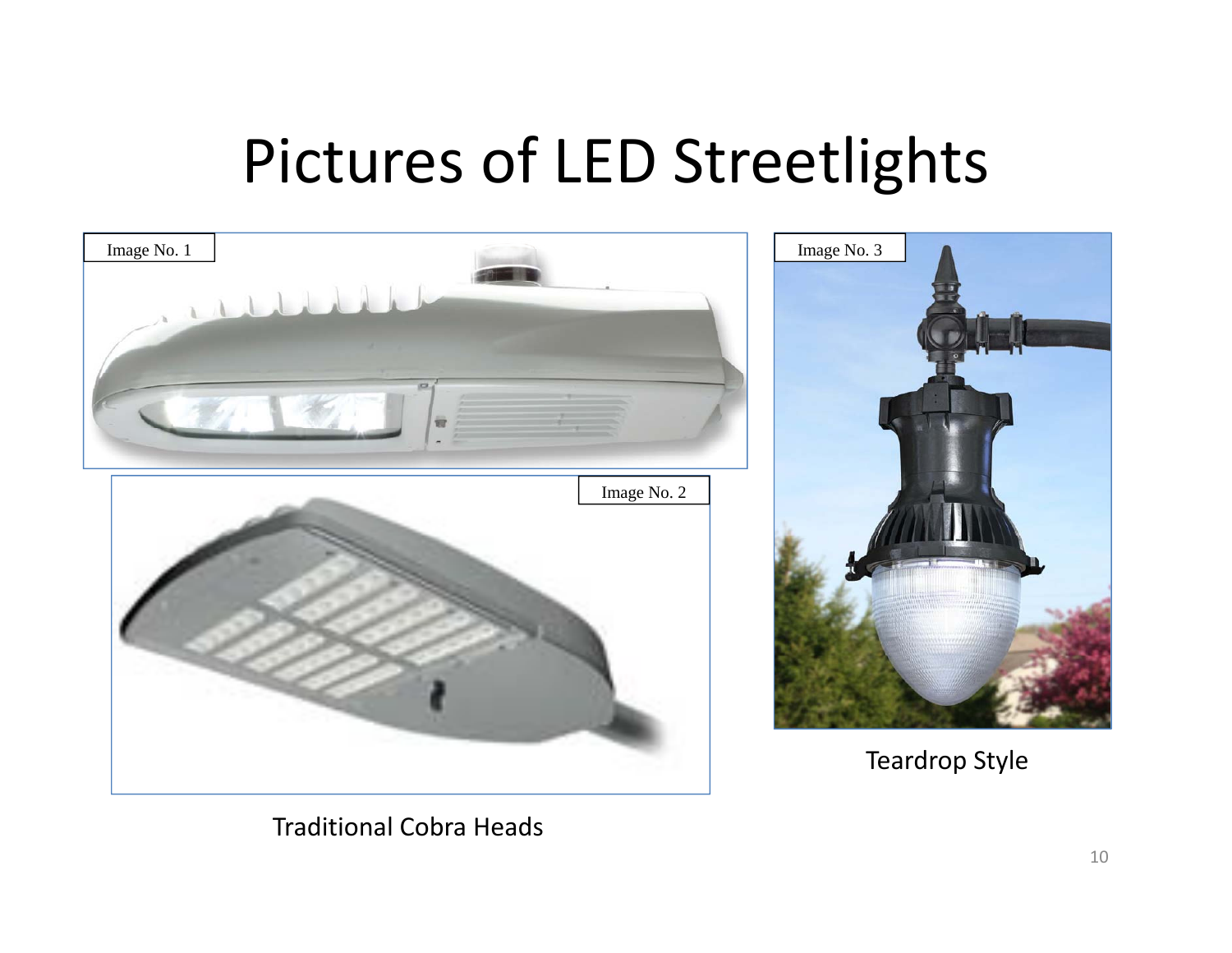## Picture of LED Streetlight Installed



LED streetlight installed on Dorset Avenue in the Town of Somerset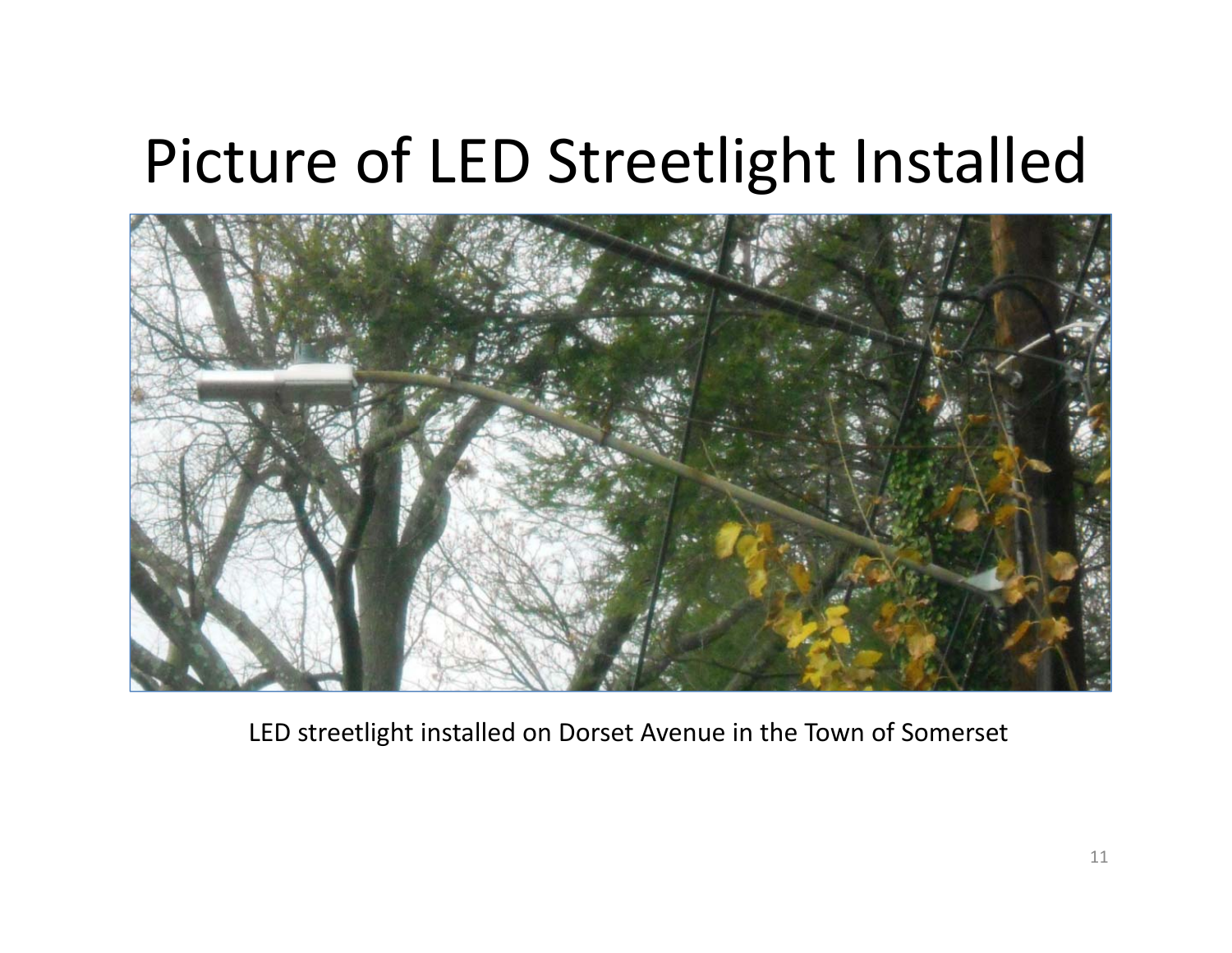#### Picture of Internal LEDs within Streetlights



Traditional Cobra‐Head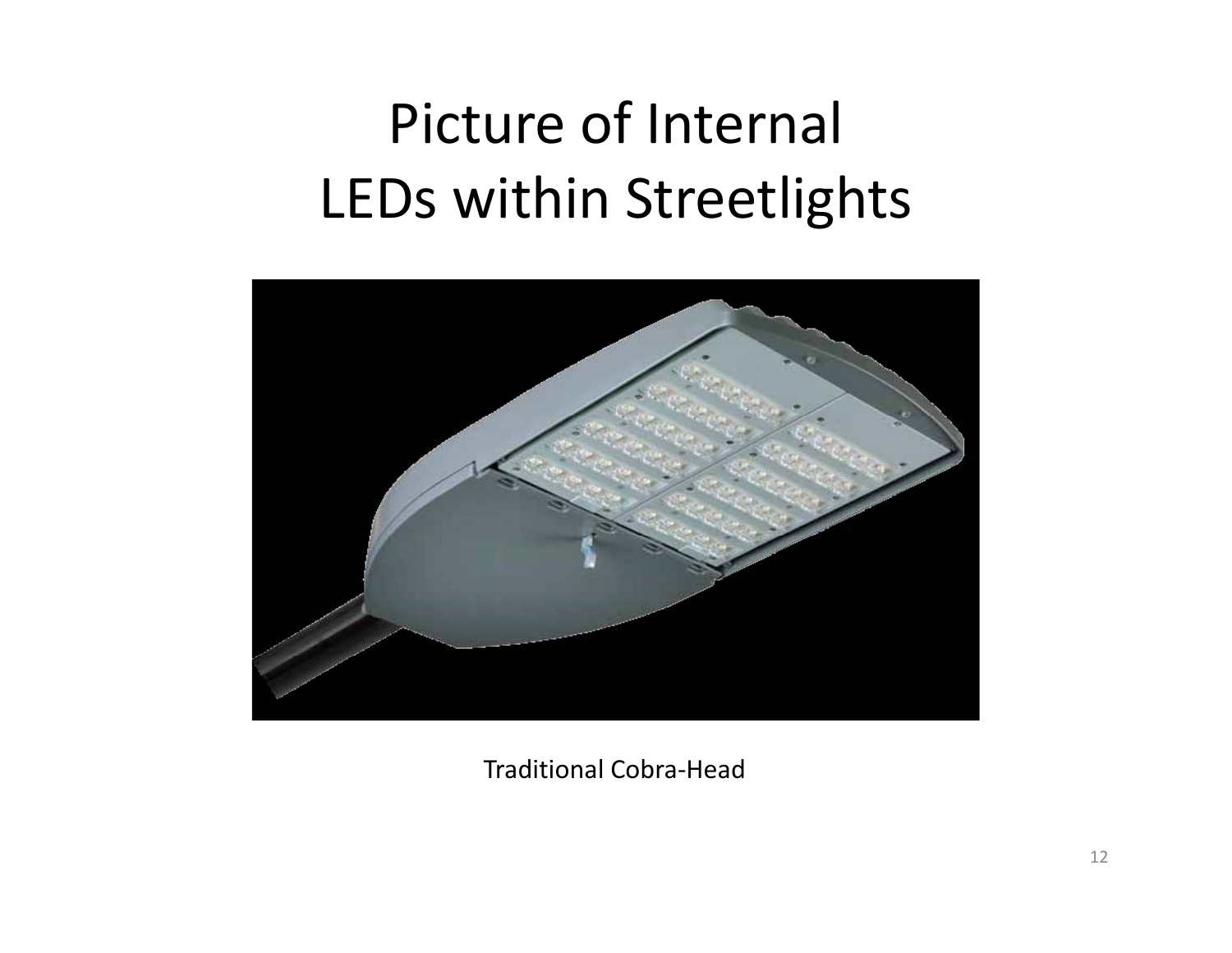

Teardrop Style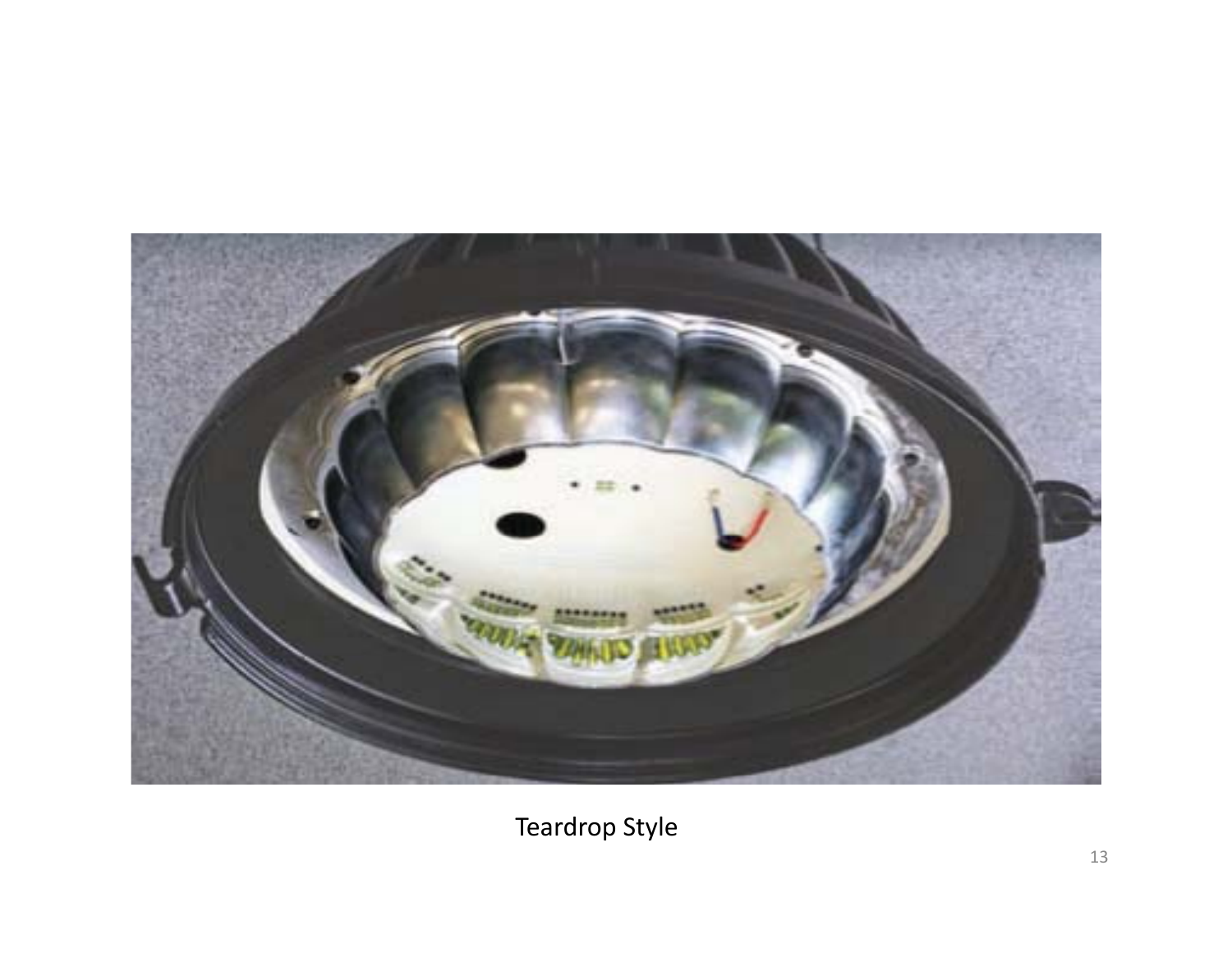# Options for Board Consideration

- With the availability of LED streetlights approximately four (4) months away I have outlined three (3) options for the Board's consideration.
- Regardless of the option selected, there will still be <sup>a</sup> need for periodic maintenance and pruning of tree branches around Village streetlights.
- It is worth noting that regardless of which solution is chosen, there may still be places where Village rights‐of‐ way may appear dark due to the width of the street or right‐of‐way, canopy from trees located on private property, or other factors.
- Secondary lighting from residents homes is important to fill these gaps.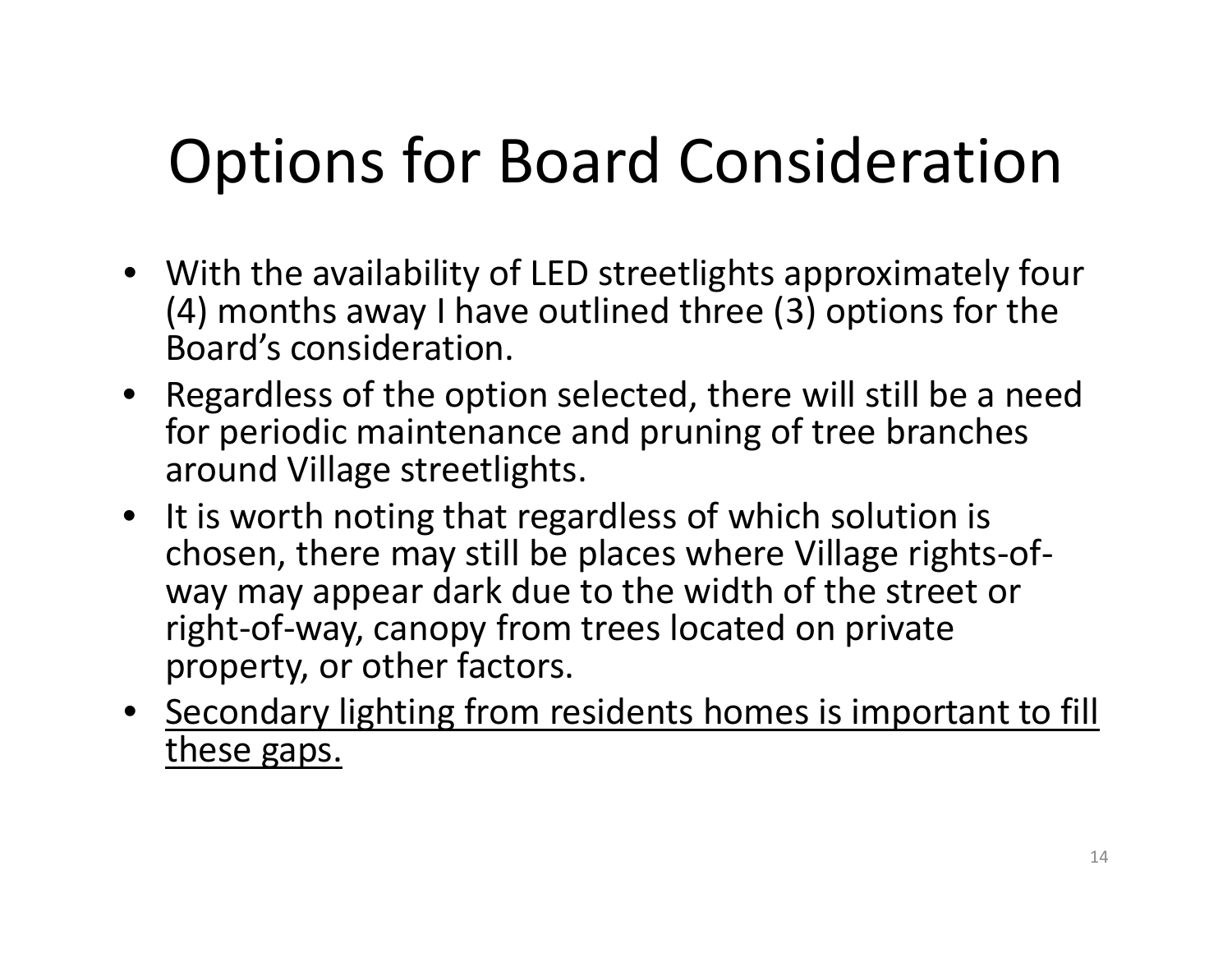## Options for Board Consideration – *Option 1*

1. Proceed with additional streetlight installations (by PEPCO) using currently available high pressure sodium (HPS) bulbs for the ten remaining dark spot locations. Now that PEPCO has standardized installation rates, total installation costs would be \$9,055 for the ten added lights.

When LED streetlights are available begin the process to convert the Village's high pressure sodium (HPS) streetlights to LED according to the Village Capital Improvements Plan (CIP) which currently budgets for replacements to begin in FY16 (July 2015 – June 2016) and be phased through FY19.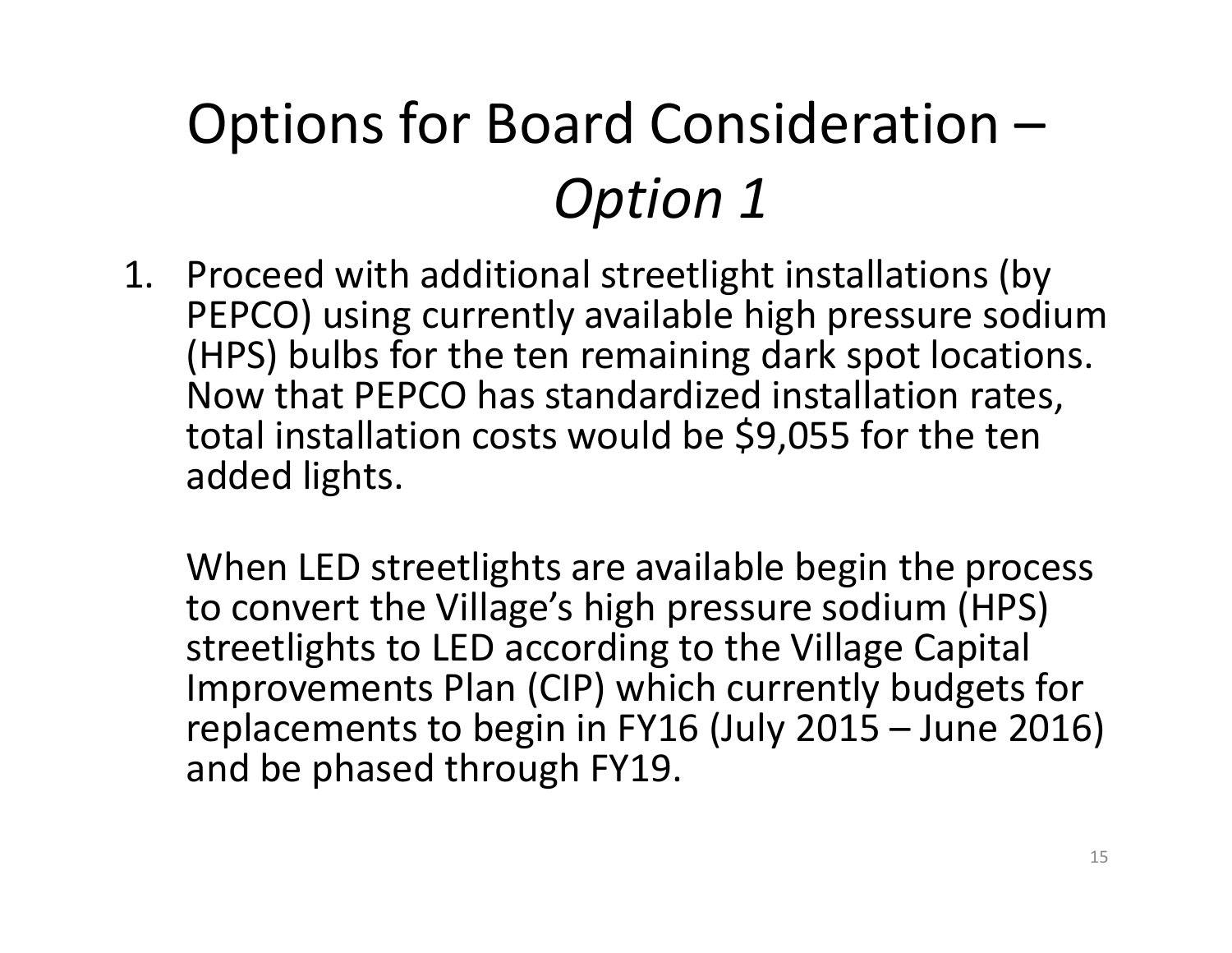## Options for Board Consideration – *Option 2*

2. Proceed with option 1; however, during the FY14 budget cycle adjust the CIP to move forward the Village ‐wide streetlight replacements to begin in FY14 (rather than FY16).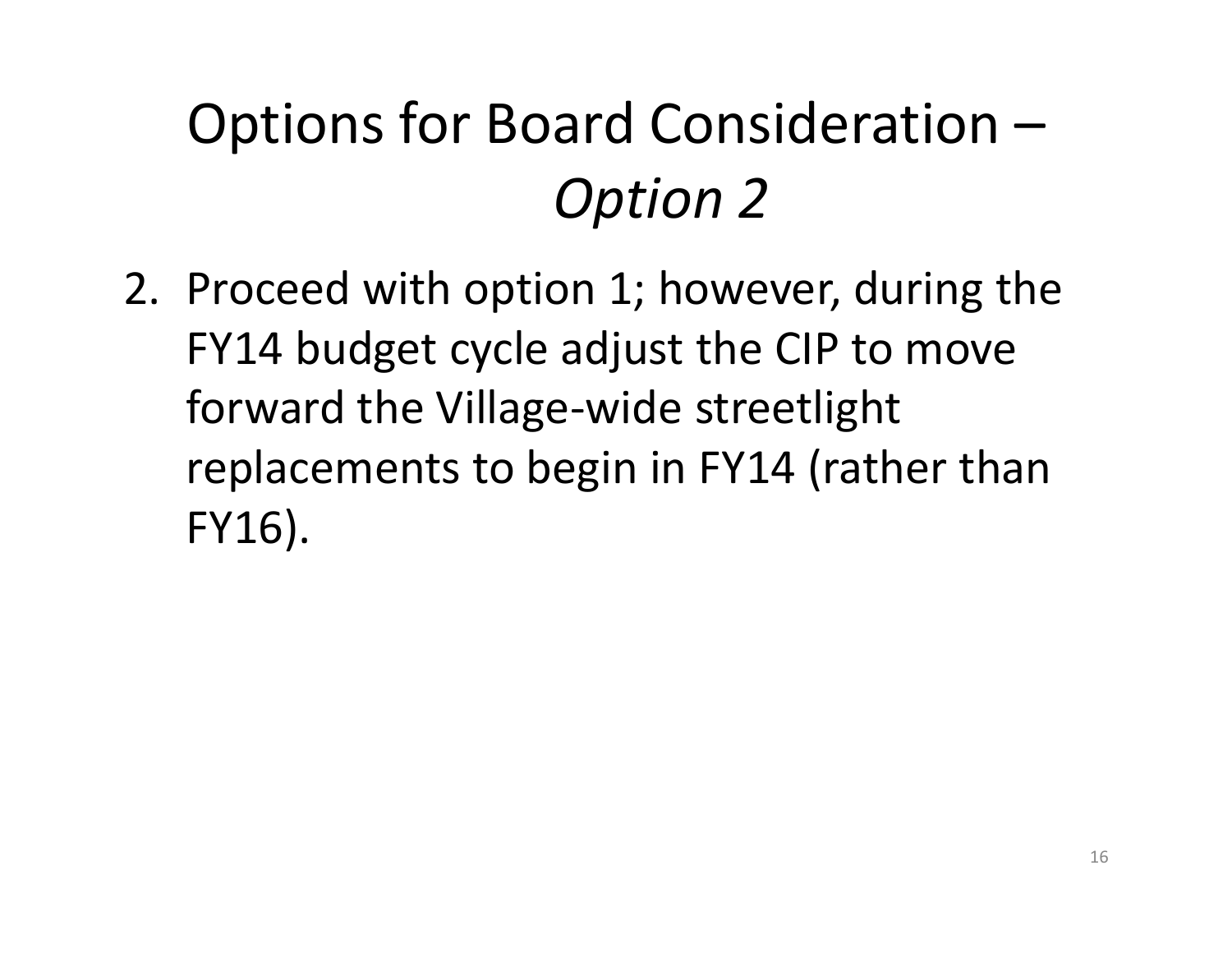## Options for Board Consideration – *Option 3*

3. Temporarily suspend additional streetlight improvements until LED streetlights are available toward the end of the first quarter 2013 (April 2013). Once available, install LED streetlights in the remaining dark spots or along <sup>a</sup> couple sample blocks using <sup>a</sup> mix of the cobra‐head and teardrop styled fixtures as "test" cases for the overall Village replacement program. Prior to installing the new LED lights, staff will photograph the dark spots as they exist today. Staff will then take comparison photos after the LED lights are in place to evaluate the lumen output (brightness) and how the light is dispersed by the new fixtures.

After the new lights are installed, we will conduct <sup>a</sup> survey of Village residents via mailer to solicit feedback, since past efforts to passively through solicit feedback the Crier and website, have yielded sparse results.

After resident feedback and the staff's evaluations are received and reviewed, the estimated cost of installation along with <sup>a</sup> final recommendation will be submitted to the Board.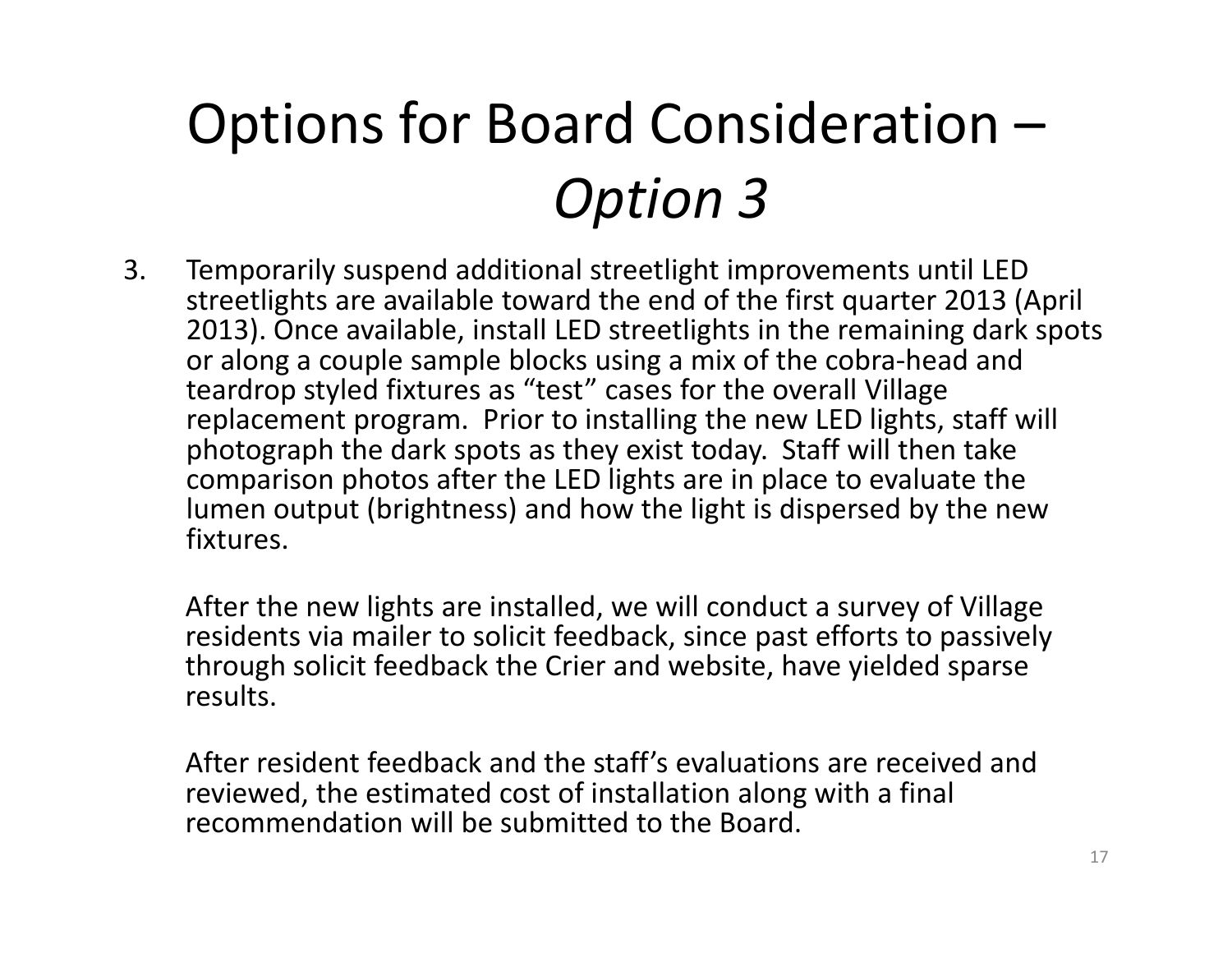#### Estimated Cost to Upgrade all Streetlights

- Based on current standardized installation rates fromPEPCO, which I have increased by <sup>a</sup> factor of 2 (worst case scenario) to estimate the cost of the new LED streetlight fixtures, the conversion of all Village streetlights to LEDs would **cost an estimated \$307,090.**
- Currently, the CIP reflects an estimated cost of \$800,000 phased over <sup>4</sup> years; however, true cost estimates had previously been unavailable since the technology was still under PEPCO review.
- If PEPCO's installation pricing proves to be reasonable, replacing all Village streetlights with LEDs in <sup>a</sup> single fiscal year would be feasible.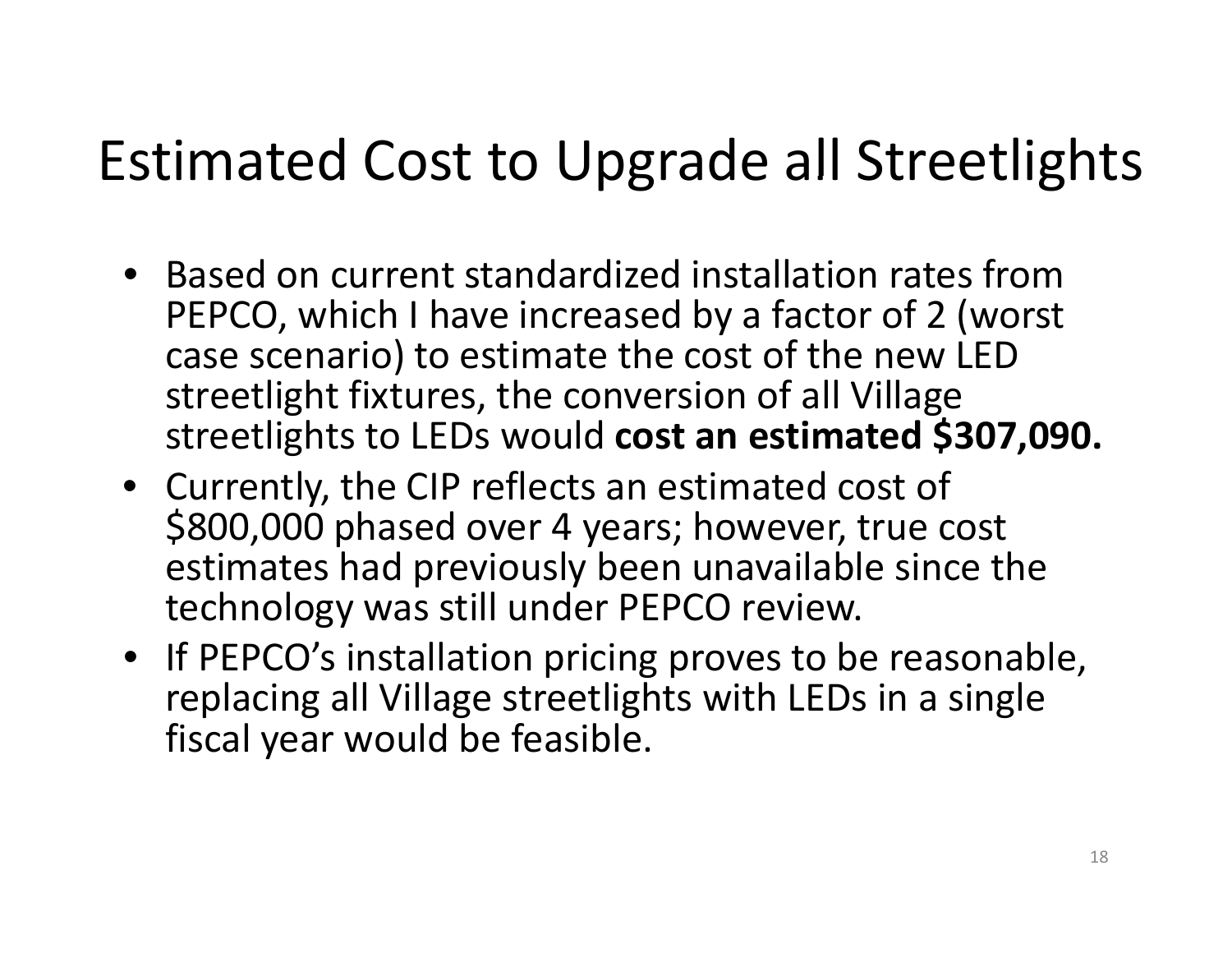#### Ongoing Maintenance of Streetlights

- The Village currently pays PEPCO on <sup>a</sup> monthly basis for the maintenance of our streetlights, which is \$1,739.22 or an average of \$6.06 per light. The cost is a combination of three (3) charges per light:
	- $1<sub>1</sub>$ A fixed charge;
	- 2. An overhead & maintenance charge: used to cover PEPCO's labor and material cost of replacing bulbs and minor wiring or component fixes; and
	- 3. An optional replacement charge: this charge would cover any situation where the actual fixture or arm required complete replacement. This charge is optional but if the Village opted‐out and <sup>a</sup> streetlight needed to be replaced, because it was knocked down in <sup>a</sup> storm or was broken beyond repair, PEPCO would bill the Village for the equipment cost.
- • The Village can opt to forgo the optional replacement charge at any time, but can only opt‐in to the optional replacement charge at the time the new fixtures is installed. Below is <sup>a</sup> breakdown of how the charges compare to what the Village is currently paying for maintenance.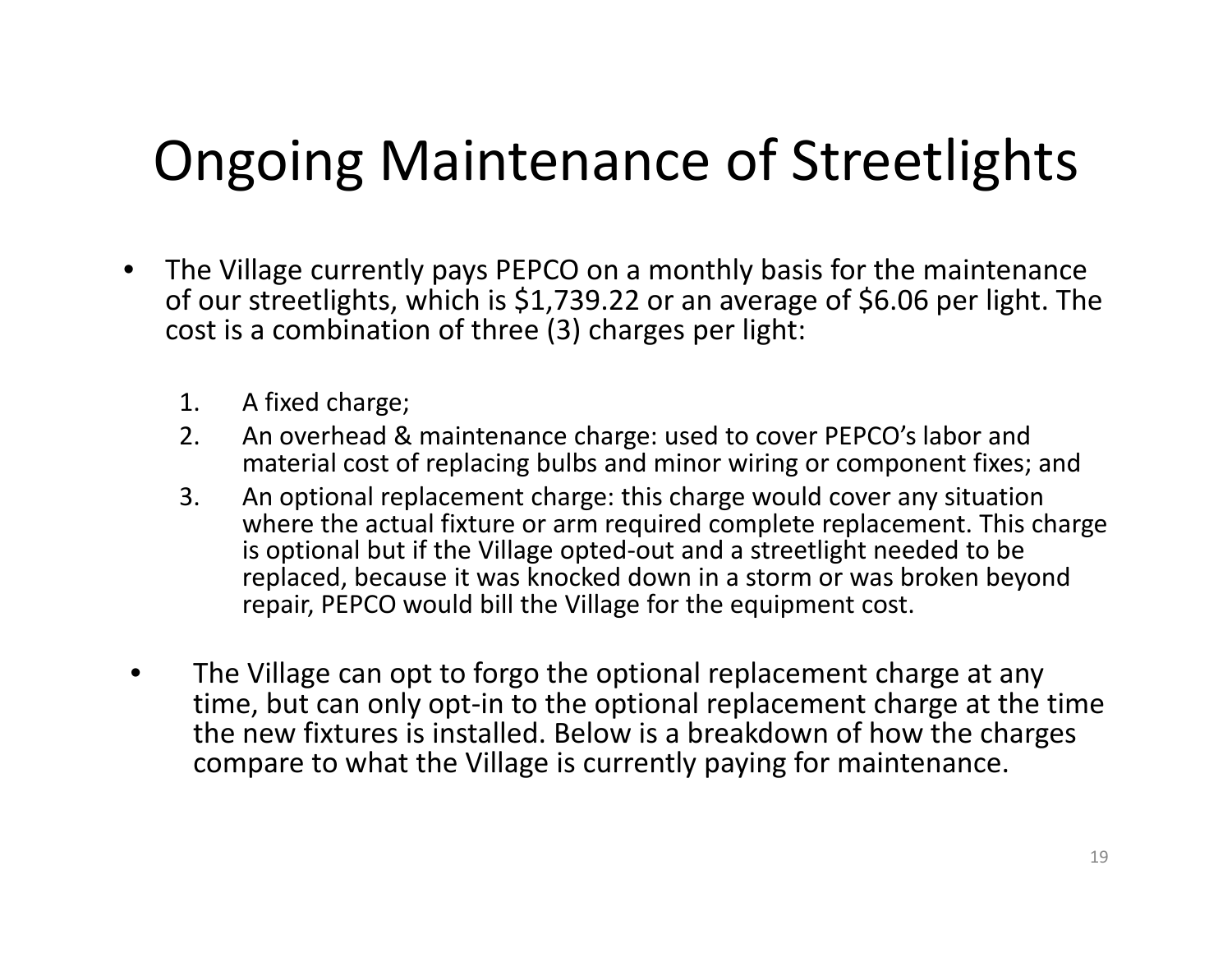#### Current Maintenance Costs

#### Table 1: Utility Grade HPS Streetlight (Cobra‐Head): *(Actual Maintenance Costs)*

| <b>Wattage of</b><br><b>Fixture</b> | <b>Fixed Charge</b> | O&M<br><b>Charge</b> | <b>Optional Replacement Charge</b>                | <b>Cost per light</b> | <b>Monthly</b><br><b>Maintenance Cost</b> |
|-------------------------------------|---------------------|----------------------|---------------------------------------------------|-----------------------|-------------------------------------------|
| 70 watts                            | \$3.99              | \$1.70               | Included in O&M Charge                            | \$5.69                |                                           |
| 100 watts                           | \$4.47              | \$1.70               | Included in O&M Charge                            | \$6.17                |                                           |
| 150 watts                           | \$4.64              | \$1.70               | Included in O&M Charge                            | \$6.34\$              |                                           |
|                                     |                     |                      | <b>Average Cost w/optional replacement charge</b> | \$6.06                | \$1,739.22                                |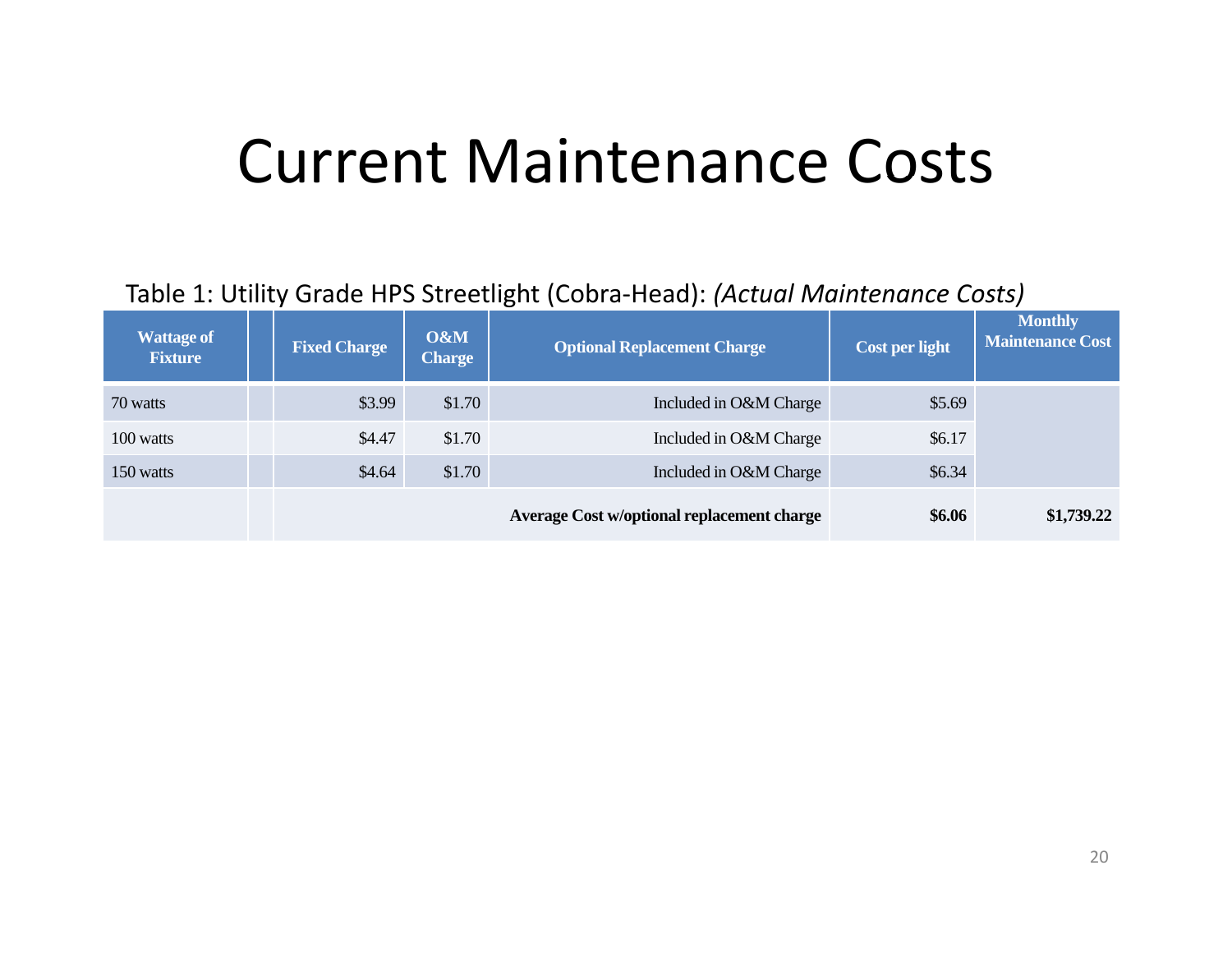#### Estimated Maintenance Costs w/ LEDs

#### Table 2: Utility Grade LED Streetlight (Cobra‐Head): *(For Reference Only)*

| <b>Wattage of</b><br><b>Fixture</b> | <b>Fixed Charge</b> | O&M<br><b>Charge</b> | <b>Optional Replacement Charge</b>                | <b>Cost per light</b> | <b>Monthly</b><br><b>Maintenance</b><br><b>Cost</b> |
|-------------------------------------|---------------------|----------------------|---------------------------------------------------|-----------------------|-----------------------------------------------------|
| 70 watts                            | \$0.35              | \$0.72               | \$4.82                                            | \$5.89                |                                                     |
| 100 watts                           | \$0.35              | \$0.72               | \$5.21                                            | \$6.28\$              |                                                     |
| 150 watts                           | \$0.35              | \$0.72               | \$5.76                                            | \$6.83\$              |                                                     |
|                                     |                     |                      | <b>Average Cost w/optional replacement charge</b> | \$6.33                | \$1,816.71                                          |
|                                     |                     |                      | Cost w/o optional replacement charge              | \$1.07                | \$307.09                                            |

#### Table 3: Decorative Grade LED Streetlight (Teardrop): *(For Reference Only)*

| <b>Wattage of</b><br><b>Fixture</b> | <b>Fixed Charge</b> | O&M<br><b>Charge</b> | <b>Optional Replacement Charge</b>                | . .<br>Cost per light | <b>Monthly</b><br><b>Maintenance</b><br><b>Cost</b> |
|-------------------------------------|---------------------|----------------------|---------------------------------------------------|-----------------------|-----------------------------------------------------|
| 70 watts                            | \$0.35              | \$0.72               | \$7.28                                            | \$8.35                |                                                     |
| 100 watts                           | \$0.35              | \$0.72               | \$7.35                                            | \$8.42                |                                                     |
| 150 watts                           | \$0.35              | \$0.72               | \$8.03                                            | \$9.10                |                                                     |
|                                     |                     |                      | <b>Average Cost w/optional replacement charge</b> | \$8.62                | \$2,473.94                                          |
|                                     |                     |                      | Cost w/o optional replacement charge              | \$1.07                | \$307.09                                            |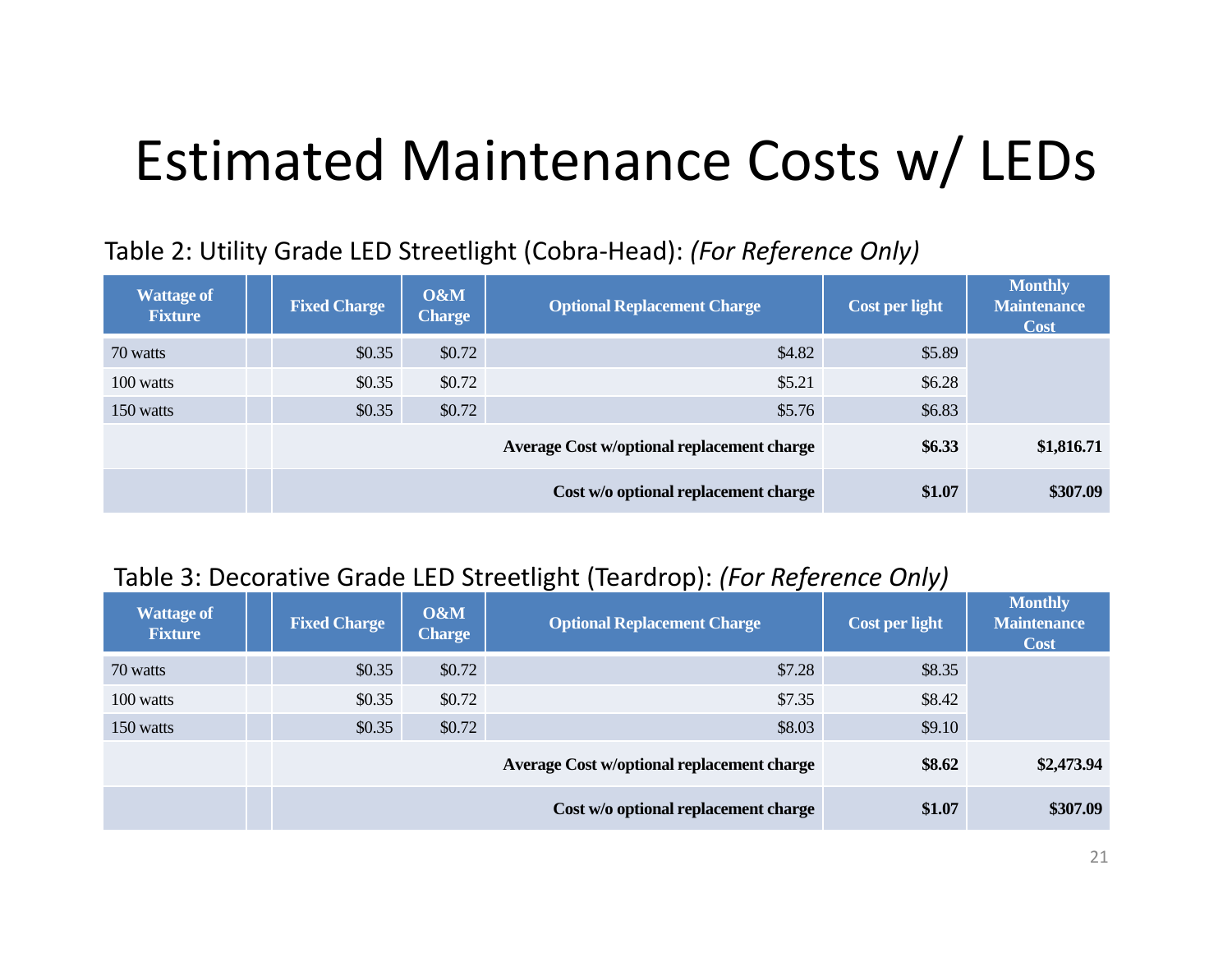#### Estimated Maintenance Costs w/LEDs

- $\bullet~$  At this time, the figures in tables no. 2 and 3 are for reference only to outline the potential monthly maintenance costs. Final maintenance costs will be determined once exact fixtures and wattages are chosen for Village streets.
- Once fixtures pricing is finalized by PEPCO, a more informed discussion can be held todetermine if the Village should opt‐in for the optional replacement charge, as there is the potential for significant cost savings.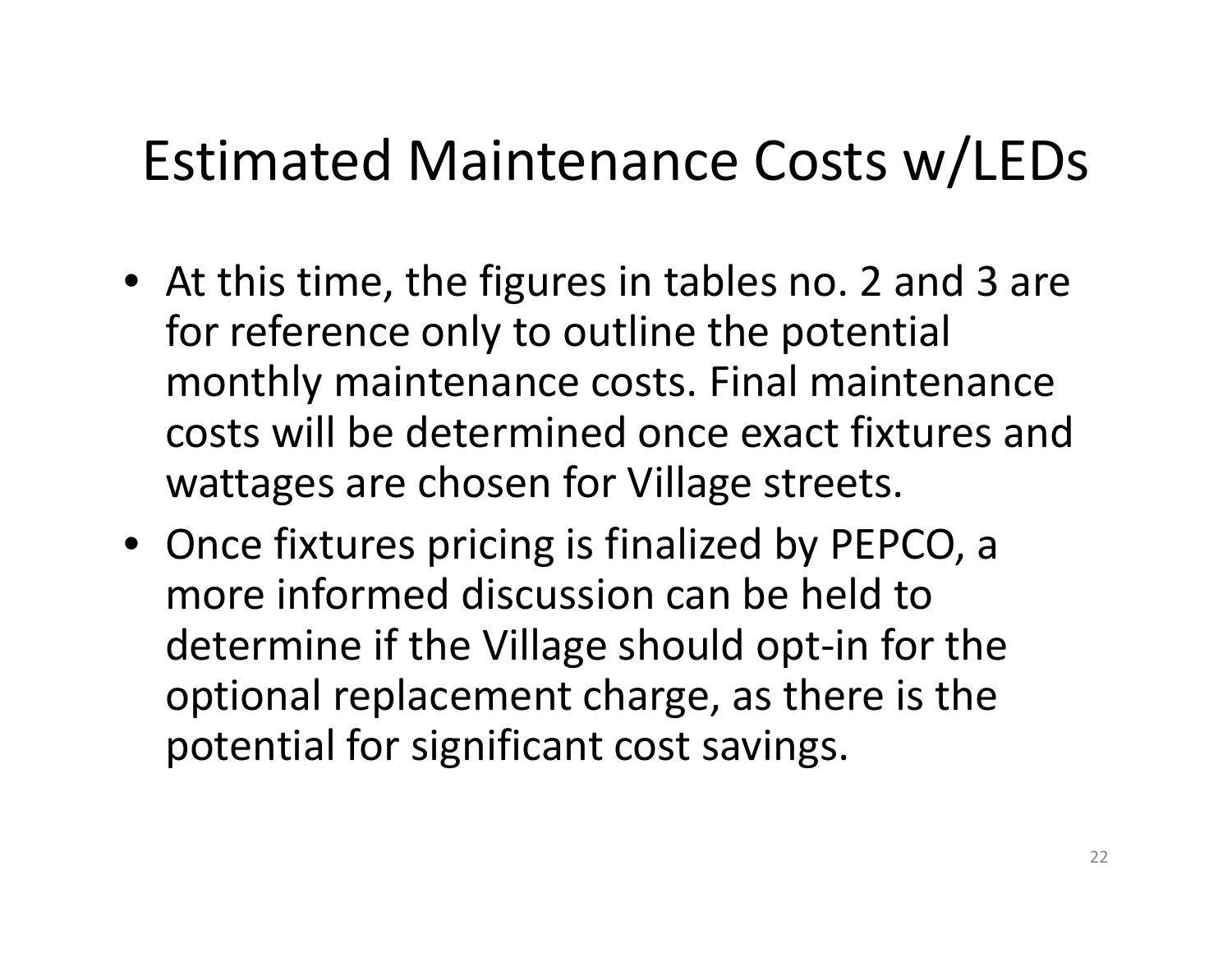## Staff Recommendation

- Based on the analysis, public comment and conversations with PEPCO, I recommend that the Village proceed with option number <u>3</u>. I have also spoken with Chief Fitzgerald and he supports this recommendation as well.
- Chief Fitzgerald and I feel strongly that it would not be cost effective to install additional high pressure sodium (HPS) streetlights when <sup>a</sup> more efficient, better illuminating and true white light solution will be available in only four (4) months.
- By waiting to install the new LED lights in several configurations (styles and wattages) in the remaining dark spots or sample blocks, residents would be able to physically observe how these new lights will look on Village streets rather than trying to determine <sup>a</sup> best case solution from another photometric survey/analysis.